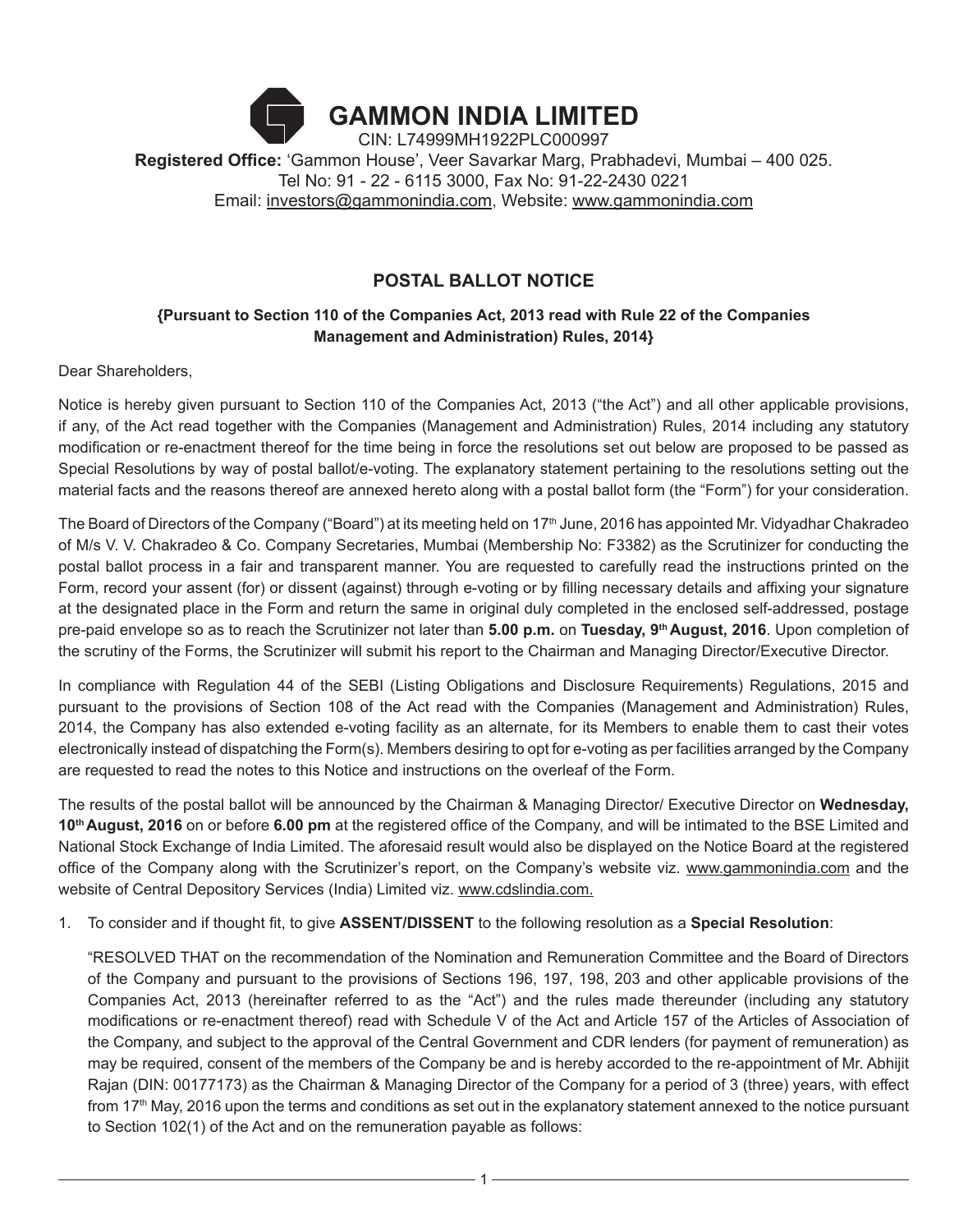### *Remuneration:*

*(i) Salary : Rs.4,00,00,000/- (Rupees Four Crores only) per annum including perquisites payable as follows:-*

| <b>Financial year</b> | Salary (p.a.) | <b>Perquisites &amp;</b> | <b>Retirals</b> | Total       |
|-----------------------|---------------|--------------------------|-----------------|-------------|
|                       |               | allowance                |                 |             |
| $2016 - 17*$          | 3.04.04.830   | 1,18,033                 | 44,49,815       | 3.49.72.678 |
| 2017-18               | 3,47,75,524   | 1,35,000                 | 50.89.476       | 4,00,00,000 |
| 2018-19               | 3,47,75,524   | 1,35,000                 | 50,89,476       | 4,00,00,000 |

*(Amount in Rs.)*

*\*On a pro-rata basis for the period May 17, 2016 to March 31, 2017.*

- *(ii) Commission : An amount by way of commission, payable annually in addition to the salary, calculated with reference to the net profits of the Company if any, in a particular financial year, at the absolute discretion of and as maybe determined by the Board of Directors at the end of each financial year.*
- *(iii) Perquisites : Subject to the limits contained in Section IV of Part II of Schedule V to the Companies Act, 2013, Perquisites shall be payable as set out in Parts A, B and C as applicable.*

*Mr. Rajan shall not be paid sitting fees for attending meetings of the Board or any Committee thereof.*

### *PART A:*

- *(i) Mr. Rajan shall also be entitled to perquisites like furnished/unfurnished accommodation or HRA, gas, electricity, water, medical re-imbursement, Leave Travel Concession for self and family, club fees, personal accident insurance etc. in accordance with the rules of the Company.*
- *(ii) Valuation of perquisites shall be done as per the Income-Tax rules, wherever applicable.*

#### *PART B:*

- *(i) Contribution to the Provident Fund, Superannuation Fund or Annuity Fund will not be included in the computation of the ceiling on perquisites to the extent these either singly or put together are not taxable under the Income-tax Act, 1961.*
- *(ii) Gratuity not exceeding half a month's salary for each completed year of service subject to a maximum limit as specified in Payment of Gratuity Act, 1972 as amended from time to time.*
- *(iii) Encashment of leave at the end of the tenure as per the rules of the Company.*

#### *PART C:*

*(i) Car & Telephone:*

 *Provision of car for use on Company's business and telephone at residence will not be considered perquisites. Personal long distance calls and use of car for private purposes shall be billed by the Company to Mr. Rajan.*

*(ii) Reimbursement of expenses:*

*Reimbursement of all expenses actually and properly incurred by him in the course of discharging official duties of the Company.*

RESOLVED FURTHER THAT the Board of Directors is hereby authorized to alter and vary the terms and conditions of the said re-appointment in such manner as may be agreed to between the Board of Directors and Mr. Abhijit Rajan or as may be imposed or directed by the CDR lenders or the Central Government ;

RESOLVED FURTHER THAT the Board of Directors of the Company be and is hereby authorized to do all such acts, deeds and things as may be usual, proper and expedient to give effect to this resolution."

2. To consider and if thought fit, to give **ASSENT/DISSENT** to the following resolution as a **Special Resolution**:

"RESOLVED THAT pursuant to the provisions of Section 197 of the Companies Act, 2013 (hereinafter referred to as the "Act") read with Schedule V and all other applicable provisions, if any of the Act and the Companies (Appointment and Remuneration of Managerial Personnel) Rules, 2014 and subject to the approval of the Central Government and all such other approvals, if any, as may be required, approval of the Members be and is hereby accorded to the Board of Directors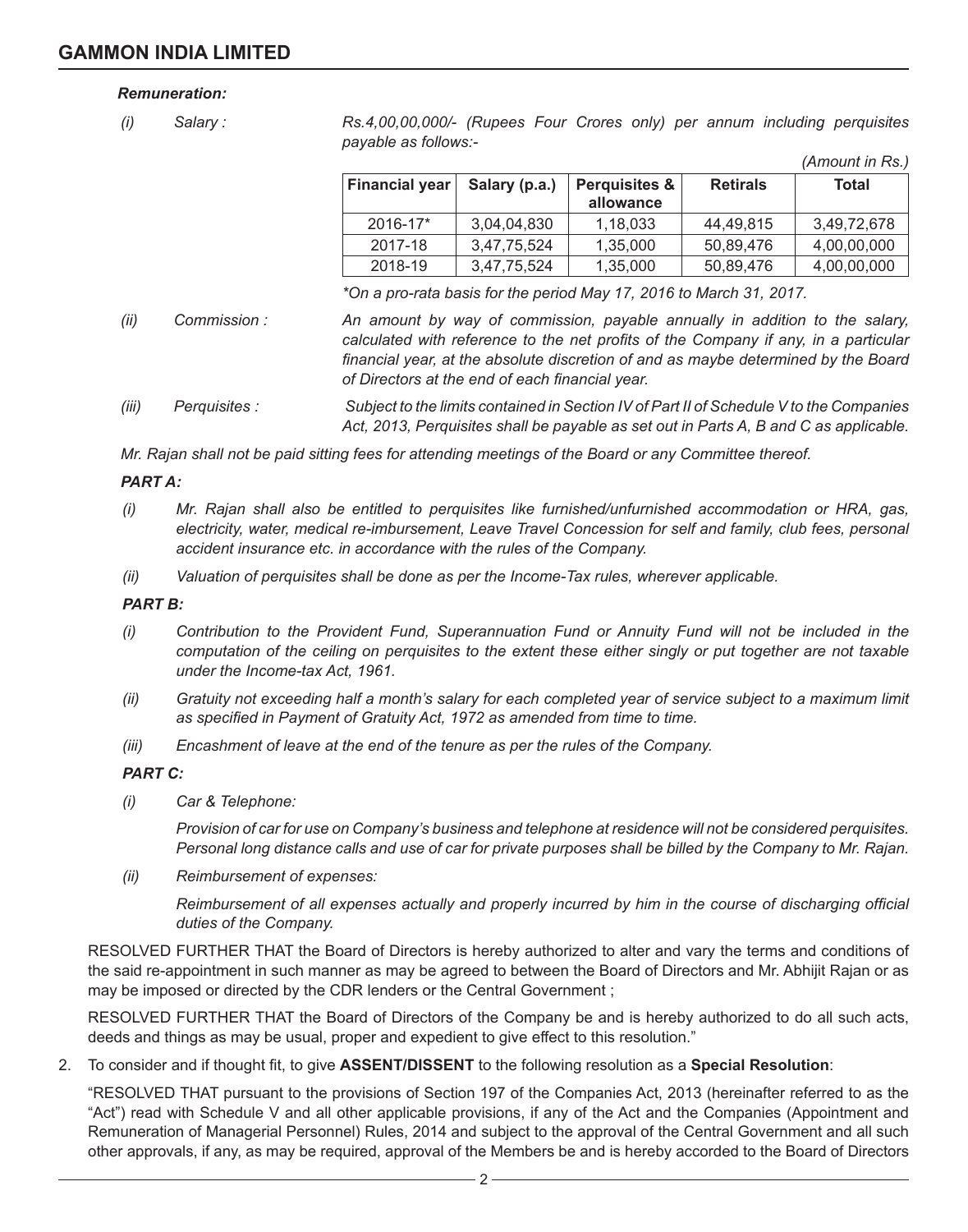of the Company to waive the recovery of excess remuneration paid to Mr. Himanshu Parikh (DIN:00760181) (erstwhile) Executive Director of the Company, amounting to Rs. 34,19,436/- during the period 1st April, 2012 to 31st March, 2013 and Rs. 25,66,013/- during the period 1<sup>st</sup> April, 2011 to 31<sup>st</sup> March, 2012 and as directed by the Ministry of Corporate Affairs vide its letter No. SRN C64854896/1/2015-CL-VII dated 5<sup>th</sup> February, 2016 and that subject to the approval of the Central Government, the excess remuneration paid to Mr. Himanshu Parikh as mentioned above be and is hereby approved;

RESOLVED FURTHER THAT the Board of Directors of the Company be and is hereby authorized to make an application to the Central Government for waiver of excess remuneration paid to Mr. Himanshu Parikh as mentioned above and for the purpose of giving effect to this resolution to do all such acts, deeds, matters and things as it may, in its absolute discretion deem necessary, proper or desirable."

> **By Order of the Board of Directors FOR GAMMON INDIA LIMITED**

> > **GITA BADE COMPANY SECRETARY**

*Registered Office: 'Gammon House', Veer Savarkar Marg, Prabhadevi, Mumbai – 400 025.* Dated: 17<sup>th</sup> June, 2016

### **Notes:**

- 1. The Statement pursuant to Section 102 of the Companies Act, 2013 setting out all the material facts and the reasons for the proposals is annexed hereto.
- 2. The Postal Ballot Notice is being sent to all the Members, whose names appear in the Register of Members/list of Beneficial Owners, received from National Securities Depository Limited ("NSDL")/Central Depository Services (India) Limited ("CDSL") as on 24<sup>th</sup> June, 2016. The Postal Ballot Notice is being sent to Members in electronic form to the email addresses registered with their Depository Participants (in case of electronic shareholding)/the Company's Registrar and Share Transfer Agents (in case of physical shareholding). For Members whose email IDs are not registered, physical copies of the Postal Ballot Notice are being sent by permitted mode alongwith a postage pre-paid self-addressed Business Reply envelope.
- 3. The voting shall be reckoned in proportion to a Member's share of voting rights on the paid-up Equity Share Capital of the Company on the cut-off date, i.e.  $24<sup>th</sup>$  June, 2016.
- 4. As per the Companies (Management and Administration) Rules, 2014, Notice of Postal Ballot along with Postal Ballot Form is being sent to all the Members through courier and electronically by email to those shareholders who have registered their email-id with the Company / Depositories along with Postal Ballot Form.
- 5. In compliance with the provisions of Sections 108 and 110 and other applicable provisions of the Act, read with the Companies (Management and Administration) Rules, 2014 and Regulation 44 of the SEBI (Listing Obligation and Disclosure Requirements), Regulations, 2015, the Company is pleased to offer e-voting facility as an option to all the Members of the Company. The Company has entered into an agreement with CDSL for facilitating e-voting to enable the Members to cast their votes electronically instead of dispatching Postal Ballot Form. Members may please refer to the instructions below for the purpose of voting through e-voting facility.
- 6. The Postal Ballot Notice is placed in the 'Investors Information' section on the Company's website: www.gammonindia.com.
- 7. The Board of Directors has appointed Mr. Vidyadhar Chakradeo of M/s V. V. Chakradeo & Co. Company Secretaries, Mumbai as the Scrutinizer for conducting the Postal Ballot process in accordance with the law and in a fair and transparent manner. The Postal Ballot Form and the self-addressed business reply envelope are enclosed for use of members.
- 8. Members are requested to carefully read the instructions printed on the attached Postal Ballot form. The Postal Ballot form, duly completed and signed, should be returned in the enclosed self-addressed, postage prepaid envelope, directly to the Scrutinizer so as to reach him on or before the close of working hours i.e. **5.00 p.m. on Tuesday, 9th August , 2016.**  Any response received from the shareholders after **5.00 p.m. on Tuesday, 9th August, 2016** shall be treated as if no response is received in terms of sub-rule 12 of Rule 22 of the Companies (Management and Administration) Rules, 2014.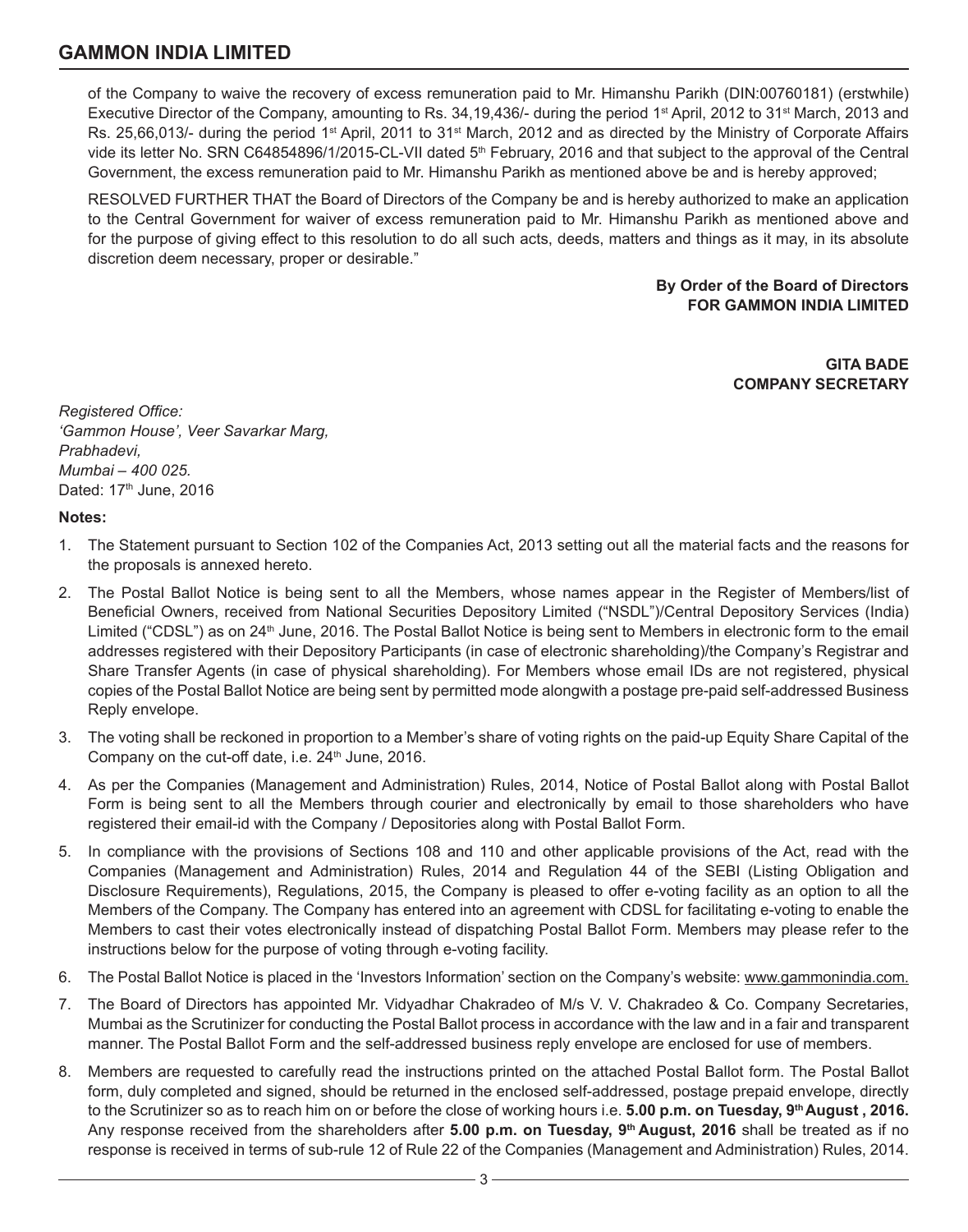- 9. The date of declaration of results of the postal ballot i.e. **Wednesday, 10th August, 2016** shall be the date on which the resolutions would be deemed to have been passed, if approved by the requisite majority.
- 10. The Special Resolutions passed by the Members through Postal Ballot are deemed to have been passed as if they had been passed at a General Meeting of the Members.
- 11. Voting period commences from **9.30 a.m.** (IST) on **Monday, 11th July, 2016** and ends at **5.00 p.m**. (IST) on **Tuesday, 9th August, 2016.** E-voting shall not be allowed beyond the said date and time.
- 12. Kindly note that the Members can opt only for one mode of voting, i.e., either by physical ballot or e-voting. If you are opting for e-voting, then do not vote by physical ballot and vice versa. However, in case Members cast their vote by physical ballot as well as by e-voting, then voting done through e-voting shall prevail and voting done by physical ballot shall be treated as invalid**.**
- 13. Members who have received the Postal Ballot Notice by e-mail and wish to vote through physical Postal Ballot Form can download the Postal Ballot Form from the website of the Company viz. www.gammonindia.com or seek a duplicate Postal Ballot Form from the Registrar & Transfer Agent, Link Intime India Private Limited or Company Secretary, Gammon India Limited, 'Gammon House', Veer Savarkar Marg, Prabhadevi, Mumbai 400 025, fill in the details and send the same to the Scrutinizer.
- 14. Members desirous of exercising their vote by physical Postal Ballot are requested to carefully read the instructions printed on the Postal Ballot Form and return the Postal Ballot Form duly completed and signed in the enclosed self-addressed Business Reply Envelope to the Scrutinizer. The postage cost will be borne by the Company. However, envelopes containing Postal Ballot, if sent by courier or registered / speed post at the expense of the Member will also be accepted.
- 15. A person who is not a Member as on date of the record date i.e. 24<sup>th</sup> June, 2016 should treat this Notice for information purpose only.
- 16. Members can contact Ms. Gita Bade Company Secretary & Compliance Officer on 022-61154050 or gita.bade@gammonindia.com for any grievances relating to e-voting.
- 17. Instructions regarding e.-voting **:-**
	- (i) The voting period begins at 9.30 a.m., on Monday, 11<sup>th</sup> July, 2016 and ends at 5.00 p.m., on Tuesday, 9<sup>th</sup> August, 2016**.** During this period, shareholders of the Company, holding shares either in physical form or in dematerialized form, as on the cut-off date i.e. Friday, 24<sup>th</sup> June, 2016, may cast their vote electronically. The e-voting module shall be disabled by CDSL for voting thereafter.
	- (ii) The shareholders should log on to the e-voting website www.evotingindia.com.
	- (iii) Click on Shareholders.
	- (iv) Now Enter your User ID
		- a. For CDSL: 16 digits beneficiary ID.
		- b. For NSDL: 8 Character DP ID followed by 8 Digits Client ID.
		- c. Members holding shares in Physical Form should enter Folio Number registered with the Company.
	- (v) Next enter the Image Verification as displayed and Click on Login.
	- (vi) If you are holding shares in demat form and had logged on to www.evotingindia.com and voted on an earlier voting of any company, then your existing password is to be used.
	- (vii) If you are a first time user follow the steps given below:

|                                     | For Members holding shares in Demat Form and Physical Form                                                                                                                            |
|-------------------------------------|---------------------------------------------------------------------------------------------------------------------------------------------------------------------------------------|
| <b>PAN</b>                          | Enter your 10 digit alpha-numeric PAN issued by Income Tax Department (Applicable for both<br>demat shareholders as well as physical shareholders)                                    |
|                                     | Members who have not updated their PAN with the Company/Depository Participant are<br>requested to use the sequence number which is printed on the Postal Ballot Form.                |
| Dividend Bank<br><b>Details</b>     | Enter the Dividend Bank Details or Date of Birth (in dd/mm/yyyy format) as recorded in your<br>demat account or in the company records in order to login.                             |
| <b>OR</b><br>Date of Birth<br>(DOB) | If both the details are not recorded with the depository or company please enter the member<br>id / folio number in the Dividend Bank details field as mentioned in instruction (iv). |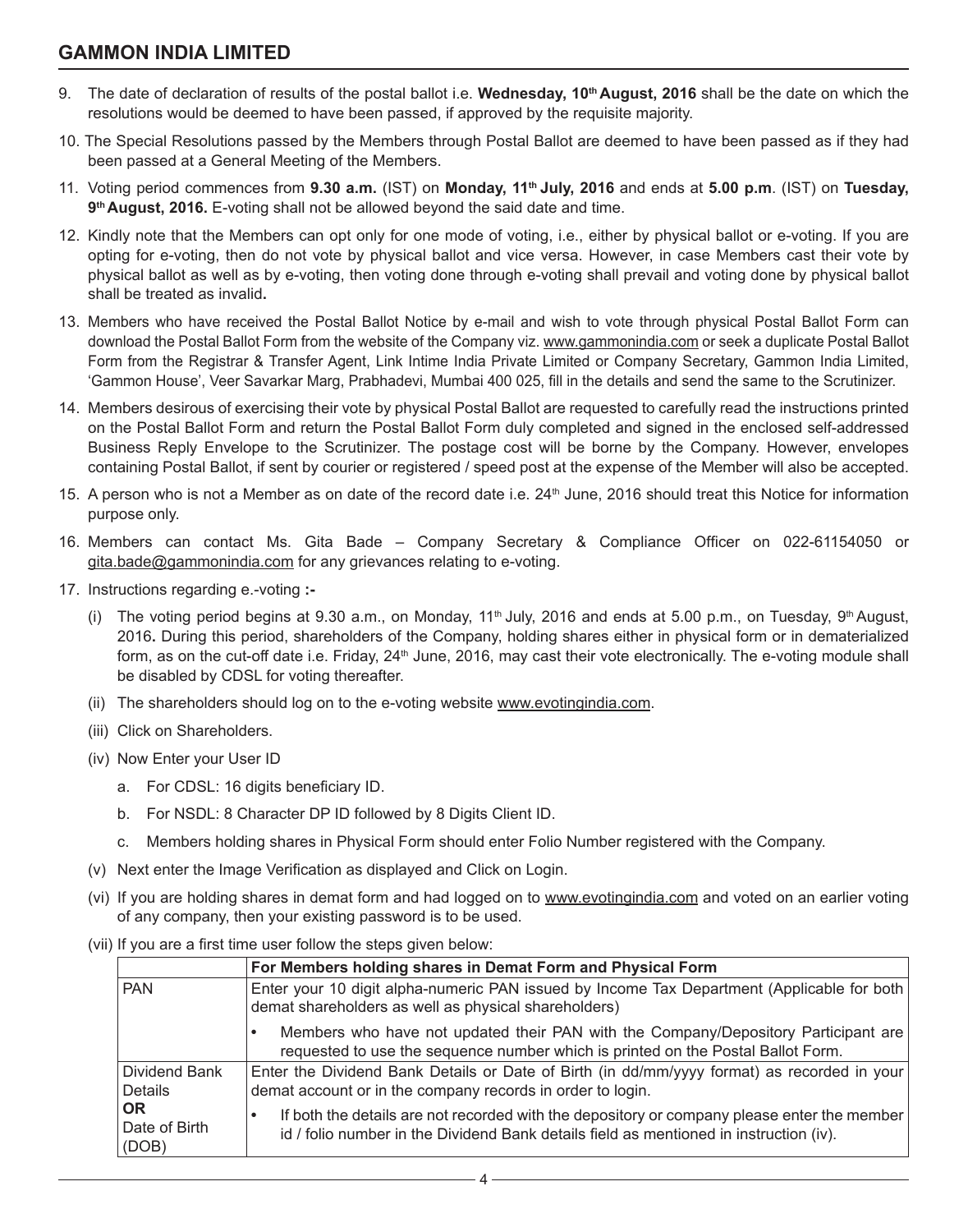(viii)After entering these details appropriately, click on "SUBMIT" tab.

- (ix) Members holding shares in physical form will then directly reach the Company selection screen. However, members holding shares in demat form will now reach 'Password Creation' menu wherein they are required to mandatorily enter their login password in the new password field. Kindly note that this password is to be also used by the demat holders for voting for resolutions of any other company on which they are eligible to vote, provided that company opts for e-voting through CDSL platform. It is strongly recommended not to share your password with any other person and take utmost care to keep your password confidential.
- (x) For Members holding shares in physical form, the details can be used only for e-voting on the resolutions contained in this Notice.
- (xi) Click on the **EVSN 160706006 for GAMMON INDIA LIMITED**.
- (xii) On the voting page, you will see "RESOLUTION DESCRIPTION" and against the same the option "YES/NO" for voting. Select the option YES or NO as desired. The option YES implies that you assent to the Resolution and option NO implies that you dissent to the Resolution.
- (xiii) Click on the "RESOLUTIONS FILE LINK" if you wish to view the entire Resolution details.
- (xiv) After selecting the resolution you have decided to vote on, click on "SUBMIT". A confirmation box will be displayed. If you wish to confirm your vote, click on "OK", else to change your vote, click on "CANCEL" and accordingly modify your vote.
- (xv) Once you "CONFIRM" your vote on the resolution, you will not be allowed to modify your vote.
- (xvi) You can also take a print of the votes cast by clicking on "Click here to print" option on the Voting page.
- (xvii)If a demat account holder has forgotten the login password then Enter the User ID and the image verification code and click on Forgot Password & enter the details as prompted by the system.

(xviii)Note for Non – Individual Shareholders and Custodians:-

- **•** Non-Individual shareholders (i.e. other than Individuals, HUF, NRI etc.) and Custodian are required to log on to www.evotingindia.com and register themselves as Corporates.
- **•** A scanned copy of the Registration Form bearing the stamp and sign of the entity should be emailed to helpdesk.evoting@cdslindia.com.
- **•** After receiving the login details a Compliance User should be created using the admin login and password. The Compliance User would be able to link the account(s) for which they wish to vote on.
- The list of accounts linked in the login should be mailed to helpdesk.evoting@cdslindia.com and on approval of the accounts they would be able to cast their vote.
- **•** A scanned copy of the Board Resolution and Power of Attorney (POA) which they have issued in favour of the Custodian, if any, should be uploaded in PDF format in the system for the scrutinizer to verify the same.

In case you have any queries or issues regarding e-voting, you may refer the Frequently Asked Questions ("FAQs") and e-voting manual available at www.evotingindia.com, under help section or write an email to helpdesk.evoting@cdslindia.com.

- 18. The Scrutinizer will submit his report on postal ballot to the Chairman and Managing Director/Executive Director of the Company after completion of the scrutiny of the Postal Ballot Forms and e-voting. The results of the Postal Ballot will be announced by the Chairman & Managing Director/Executive Director on or before 6.00 p.m. on 10th August, 2016 at the Registered Office of the Company. The said results will be displayed on the Notice Board at the Registered Office of the Company, intimated to the National Stock Exchange of India Limited and BSE Limited where the Company's shares are listed and displayed along with the Scrutinizer's report on the Company's website viz. www.gammonindia.com and CDSL website viz. www.cdslindia.com.
- 19. All material documents referred to in the explanatory statement above would be available for inspection at the registered office of the Company during business hours from the date of dispatch of Notice till 5.00 pm on Tuesday, 9<sup>th</sup> August, 2016.
- 20. The Board of Directors has appointed Ms. Gita Bade Company Secretary as the person responsible for the entire Postal Ballot process.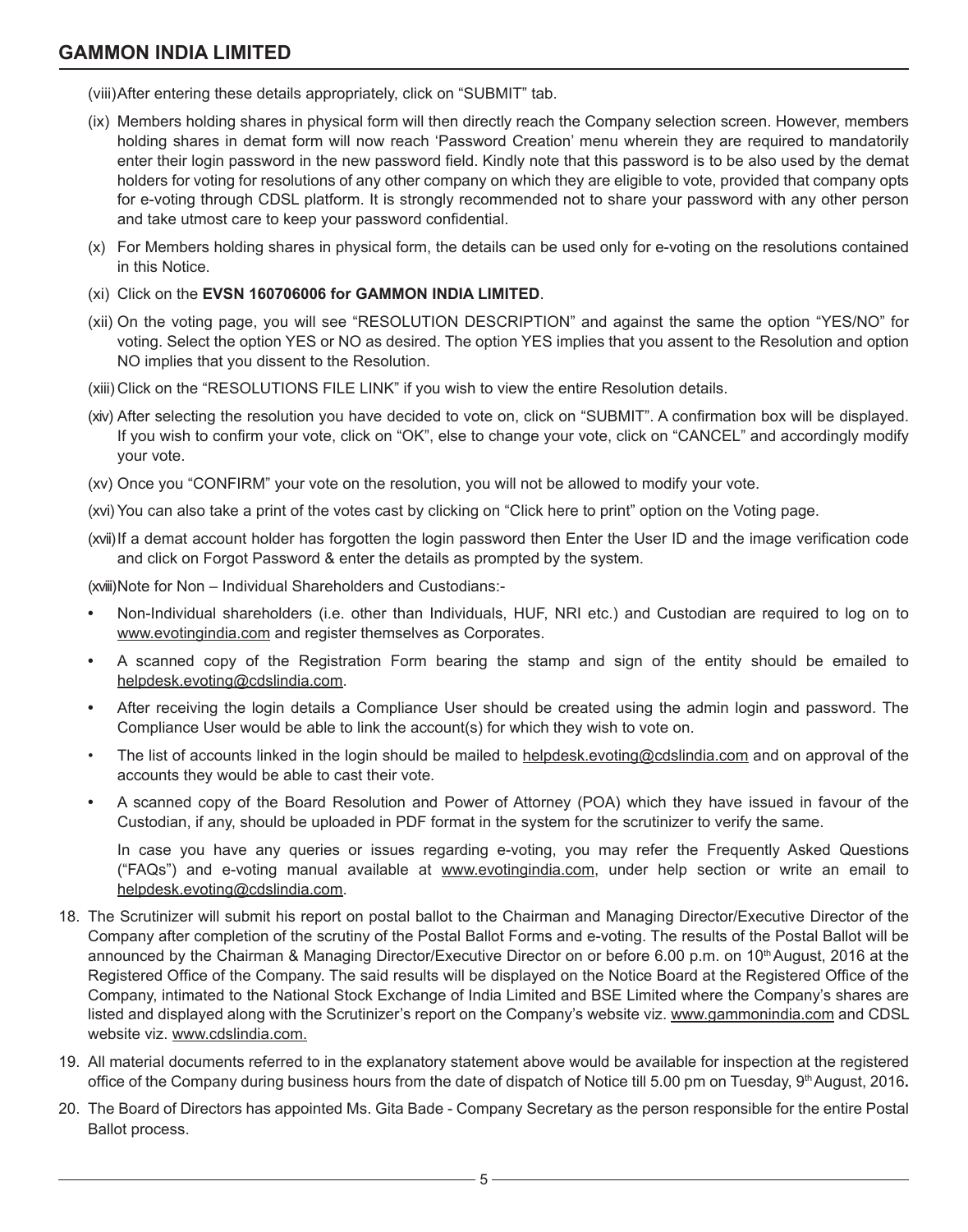## **ANNEXURE TO THE NOTICE**

## **EXPLANATORY STATEMENT PURSUANT TO SECTION 102 OF THE COMPANIES ACT, 2013 IN RESPECT OF SPECIAL RESOLUTIONS SET OUT IN THE NOTICE.**

### **Item No.1**

Members are informed that the term of office of Mr. Abhijit Rajan (DIN:00177173) as the Chairman & Managing Director of the Company expired on 16<sup>th</sup> May, 2016. The Board of Directors at their meeting held on 13<sup>th</sup> May, 2016 on the recommendation of the Nomination and Remuneration Committee re-appointed Mr. Abhijit Rajan as the Chairman & Managing Director of the Company for a further period of 3 (three) years w.e.f.  $17<sup>th</sup>$  May, 2016 subject to the approval of the Central Government and CDR lenders (for payment of remuneration).

Mr. Abhijit Rajan aged 55 years is a Promoter Director with over 25 years of experience in the construction industry. He has completed his graduation in India and pursued management studies in Europe. Mr. Rajan was appointed as the Managing Director of the Company in 1991. He was elevated as the Chairman of the Company in 1996 and since then has been re-appointed as the Chairman and Managing Director of the Company from time to time.

Taking into consideration the duties and responsibilities of the Chairman and Managing Director, the prevailing managerial remuneration in similar industry, the challenging business environment and in recognition of the contribution and efforts of Mr. Rajan and on the recommendation of the Nomination and Remuneration Committee, the Board has approved the following terms and conditions including payment of remuneration to Mr. Abhijit Rajan, the details of which are given below;

*1. Term : 3 (Three) years with effect from 17th May, 2016 to 16th May, 2019.*

### *2. Remuneration:*

*(i) Salary : Rs. 4,00,00,000/- (Rupees Four Crores) only per annum including perquisites payable as follows:*

*(Amount in Rs.)*

| <b>Financial year</b> | <b>Salary</b><br>(p.a.) | <b>Perquisites &amp;</b><br>allowances | <b>Retirals</b> | <b>Total</b> |
|-----------------------|-------------------------|----------------------------------------|-----------------|--------------|
| 2016-17*              | 3,04,04,830             | 1,18,033                               | 44,49,815       | 3,49,72,678  |
| 2017-18               | 3,47,75,524             | 1,35,000                               | 50,89,476       | 4,00,00,000  |
| 2018-19               | 3,47,75,524             | 1,35,000                               | 50,89,476       | 4,00,00,000  |

*\*On a pro-rata basis for the period May 17, 2016 to March 31, 2017.*

- *(ii) Commission : An amount by way of commission, payable annually in addition to the salary, calculated with reference to the net profits of the Company, if any, in a particular financial year, at the*  absolute discretion of and as may be determined by the Board of Directors at the end of *each financial year.*
- *(iii) Perquisites : Subject to the limits contained in Section IV of Part II of Schedule V to the Companies Act, 2013, Perquisites shall be payable as set out in Parts A, B and C as applicable.*

*Mr. Rajan shall not be paid sitting fees for attending meetings of the Board or any Committee thereof.*

## *PART A:*

- *(i) Mr. Rajan shall also be entitled to perquisites like furnished / unfurnished accommodation or HRA, gas, electricity, water, medical re-imbursement, Leave Travel Concession for self and family, club fees, personal accident insurance etc. in accordance with the rules of the Company.*
- *(ii) Valuation of perquisites shall be done as per the Income-Tax rules, wherever applicable.*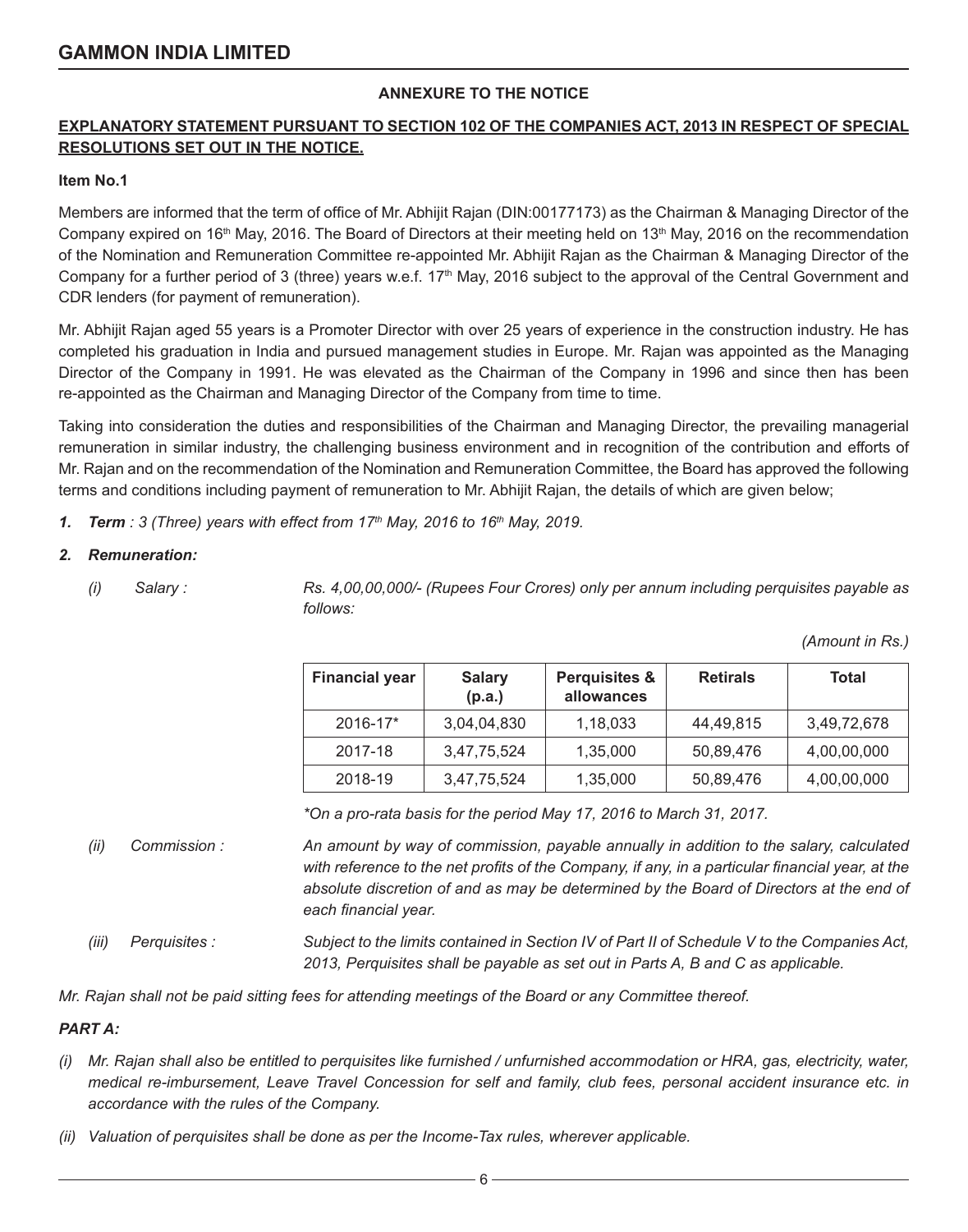### *PART B:*

- *(i) Contribution to the Provident Fund, Superannuation Fund or Annuity Fund will not be included in the computation of the ceiling on perquisites to the extent these either singly or put together are not taxable under the Income-tax Act, 1961.*
- *(ii) Gratuity not exceeding half a month's salary for each completed year of service subject to a maximum limit as specified in Payment of Gratuity Act, 1972 as amended from time to time.*
- *(iii) Encashment of leave at the end of the tenure as per the rules of the Company.*

### *PART C:*

*(i) Car & Telephone:*

*Provision of car for use on Company's business and telephone at residence will not be considered perquisites. Personal long distance calls and use of car for private purposes shall be billed by the Company to Mr. Rajan.*

*(ii) Reimbursement of expenses:*

*Reimbursement of all expenses actually and properly incurred by him in the course of discharging official duties of the Company.*

### *3. Other terms:*

| Job Profile | t | (i) | During the period of his service with the Company, the Chairman & Managing Director shall:                                                                                                                                                                                                                                                                                                                                                                                                                                                 |
|-------------|---|-----|--------------------------------------------------------------------------------------------------------------------------------------------------------------------------------------------------------------------------------------------------------------------------------------------------------------------------------------------------------------------------------------------------------------------------------------------------------------------------------------------------------------------------------------------|
|             |   |     | (a) perform, observe and conform to such orders and instructions as may from time to time be<br>reasonably given or communicated to him by the Board of Directors of the Company;                                                                                                                                                                                                                                                                                                                                                          |
|             |   |     | (b) in all respects carry out and use his best endeavors in carrying out the objects of the<br>Company diligently and faithfully serve the Company, promote and protect its interest in<br>all things to the best of his ability and judgment, and use his best endeavors to further its<br>interests and to increase its business; and                                                                                                                                                                                                    |
|             |   |     | (c) devote the whole of his time and attention to the business of the Company during the<br>normal office and / or working hours of the Company and otherwise as in the opinion of the<br>Board of Directors may be reasonably necessary for the diligent performance of his duties<br>and shall not in any way be engaged in, concerned directly or indirectly with any other<br>company, business of (subsidiaries and associate companies and joint ventures excepted)<br>without the consent of the Board of Directors of the Company. |
| Other terms | ÷ | 1.  | So long as Mr. Abhijit Rajan functions as Chairman & Managing Director, he shall not be paid<br>any sitting fees for attending the Meetings of the Board of Directors or the Committee(s) thereof.                                                                                                                                                                                                                                                                                                                                         |
|             |   | 2.  | The headquarters of the Chairman & Managing Director shall, unless otherwise specified, be<br>at Mumbai.                                                                                                                                                                                                                                                                                                                                                                                                                                   |
|             |   | 3.  | In the event of loss or inadequacy of profits in any financial year, the Chairman & Managing<br>Director shall be paid remuneration by way of salary and perquisites as specified above but<br>subject to the provisions of Schedule V to the Companies Act, 2013.                                                                                                                                                                                                                                                                         |
|             |   | 4.  | The Chairman & Managing Director shall not be liable to retire by rotation as per Article 172 of<br>the Articles of Association of the Company.                                                                                                                                                                                                                                                                                                                                                                                            |
|             |   | 5.  | The Chairman & Managing Director shall be entitled to be compensated for loss of office to the<br>extent permissible under the Companies Act, 2013 if, during the currency of this Agreement the<br>tenure of the office of the Chairman & Managing Director be determined for reasons other than<br>due to change in the management that may be necessitated by the Strategic Debt Restructuring<br>invoked in the Company or for reasons specified in Section 202 of the Companies Act, 2013.                                            |
|             |   | 6.  | His appointment, re-appointment, duties, responsibilities shall be in conformity with the<br>Companies Act, 2013 (including any amendment thereto), SEBI (Listing Obligations and<br>Disclosures Requirements) Regulations, 2015 and all such other applicable laws.                                                                                                                                                                                                                                                                       |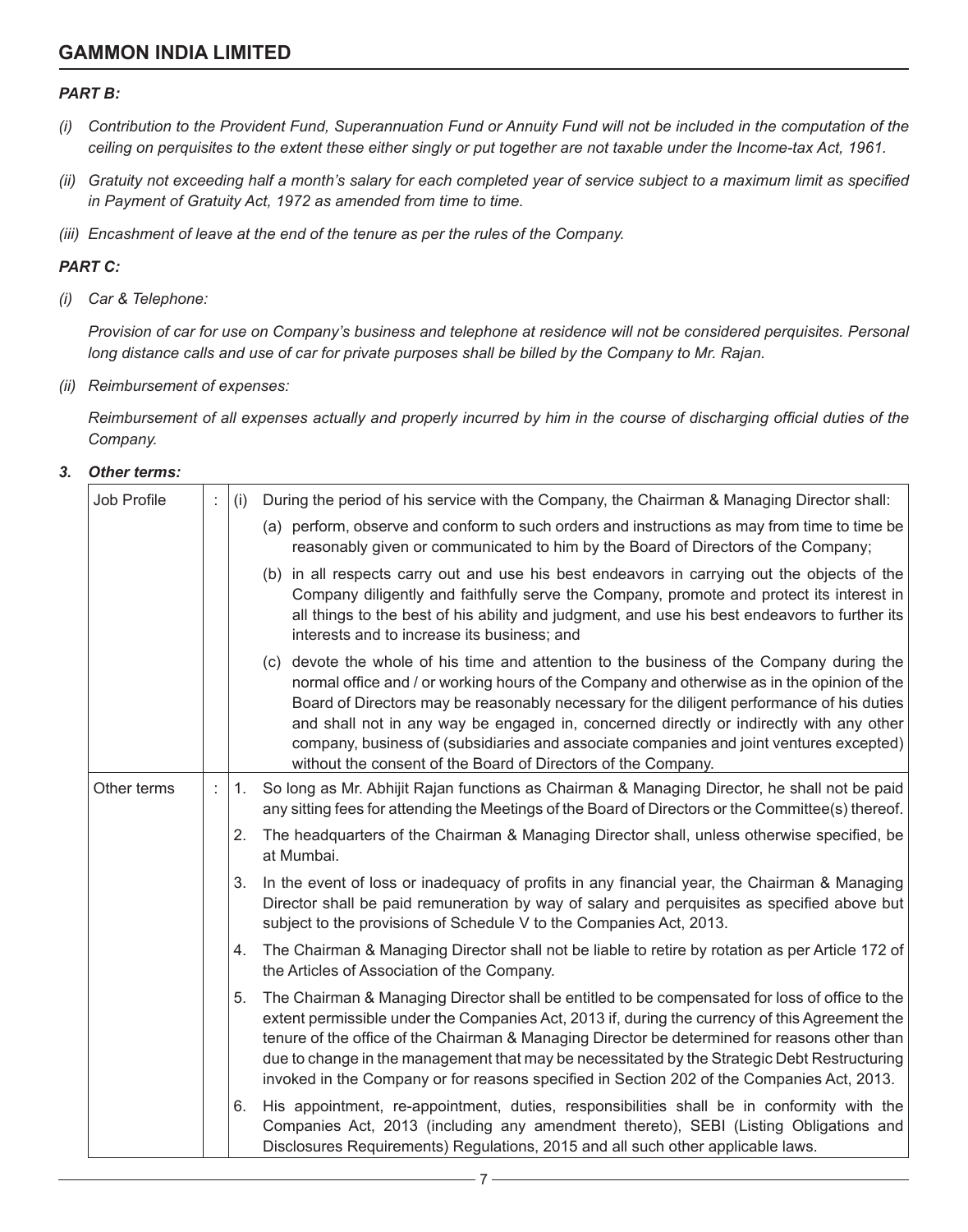**Additional Information as required pursuant to Section II of Part II of Schedule V to the Companies Act, 2013:**

### **I. GENERAL INFORMATION:**

- 1. Nature of Industry **State Construction & Engineering**  $\cdot$  Construction & Engineering
	- 2. Date of commencement of commercial production  $\cdot$  Not Applicable
	- 3. In case of new companies, expected date of commencement of activities as per project approved by Financial Institutions appearing in the Prospectus
	- 4. Financial Performance

Financial parameters of the Company for the last five financial years:

| <b>Construction &amp; Engineering</b> |  |  |
|---------------------------------------|--|--|
|                                       |  |  |

- 
- : Not Applicable

*(Rs. in Crores)*

| Sr.<br><b>Particulars</b><br>Year |                                                                |          |            |                                     |                                     |                                      |
|-----------------------------------|----------------------------------------------------------------|----------|------------|-------------------------------------|-------------------------------------|--------------------------------------|
| No.                               |                                                                | 2011-12  | 2012-13    | 9 months period<br>ended 31.12.2013 | 9 months period<br>ended 30.09.2014 | 18 months period<br>ended 31.03.2016 |
| (1)                               | Paid-up Capital                                                | 27.50    | 27.50      | 27.50                               | 27.50                               | 72.94                                |
| (2)                               | Reserves & Surplus                                             | 2,224.48 | 1,687.12   | 1,018.28                            | 1,064.54                            | 1,354.76                             |
| (3)                               | Turnover                                                       | 5,533.12 | 5,197.36   | 3,279.31                            | 2,966.99                            | 6,147.00                             |
| (4)                               | Net Profit as per<br>Section 198 of the<br>Companies Act, 2013 | 161.12   | (434.20)   | (905.68)                            | (522.08)                            | 50.28                                |
| (5)                               | Amount of dividend                                             | 2.73     | <b>NIL</b> | <b>NIL</b>                          | <b>NIL</b>                          | <b>NIL</b>                           |
| (6)                               | Rate of Dividend<br>declared                                   | 10%      | <b>NIL</b> | <b>NIL</b>                          | <b>NIL</b>                          | <b>NIL</b>                           |

5. Foreign Investments or Collaborators, if any

: The total equity shares held by Foreign Institutional Investors is 15,89,217 Equity Shares of Rs. 2/- each which constitutes 0.43% of the Paid-up Equity Share Capital of the Company as on March 31, 2016.

## **II INFORMATION ABOUT THE APPOINTEE:**

## **1. MR. ABHIJIT RAJAN:**

## **a. Background Details:**

Mr. Abhijit Rajan (DIN: 00177173) aged 55 years has completed his graduation in India and pursued management studies in Europe. Mr. Rajan a Promoter Director, was appointed as the Managing Director of the Company in 1991. He was elevated as the Chairman of the Company in 1996 and since then has been re-appointed as the Chairman and Managing Director of the Company from time to time. He has over 25 years of experience in strategic planning and management in the construction industry. As an industrialist he has built his reputation on the basis of good stewardship of the Gammon group.

**b.** Past Remuneration: The Shareholders in the 90<sup>th</sup> Annual General Meeting held on 25<sup>th</sup> September, 2012 and **the 92nd Annual General Meeting held on 30th June, 2014 approved remuneration of Rs. 6 crores per annum as follows:**

*(Amount in Rs.)*

| Financial Year/ Period | Salary, Perquistes, Allowances and Retirals* |
|------------------------|----------------------------------------------|
| 2013-2014              | 6,00,00,000                                  |
| 1.1.2014 - 31.03.2015  | 7.49.96.245                                  |
| 2015 - 2016            | 6,00,00,000                                  |
| 1.04.2016 - 16.05.2016 | 75.80.644                                    |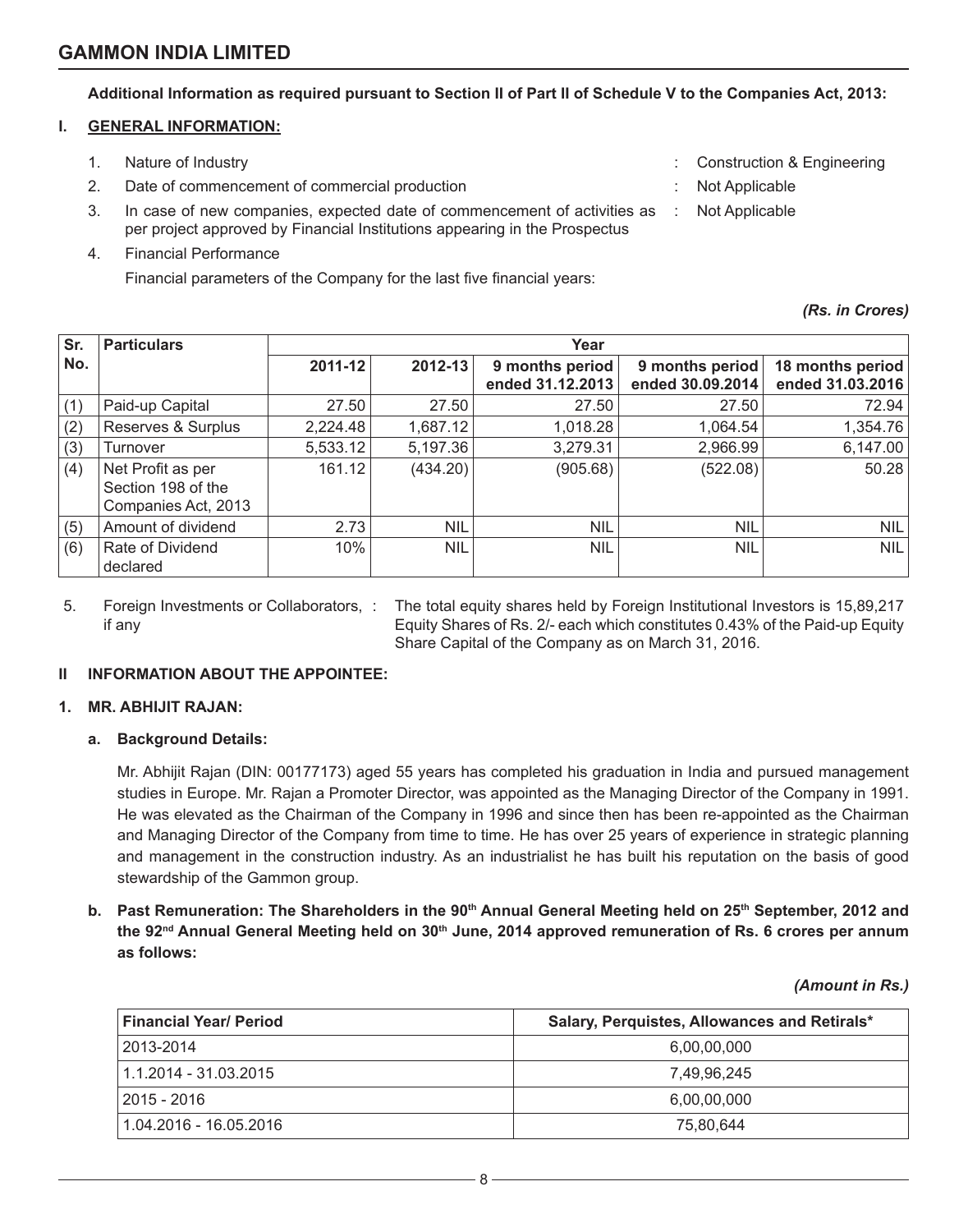*In view of the change in the previous three financial years i.e 1st October, 2014 to 31st March, 2016 (18 months period), 1st January, 2014 to 30th September, 2014 and 1st April, 2013 to 31st December, 2013 (9 month period each), the remuneration paid/payable to Mr. Rajan for each of the preceding three financial years has been allocated proportionately on a pro-rata basis within the aforementioned limits of Rs. 6 crores per annum as approved by the shareholders and is pending Central Government approval;*

*\*The remuneration aforementioned includes perquisites & retiral benefits (PF, Gratuity & Superannuation).*

- **c. Recognition / Awards: NIL**
- **d. Job Profile & Suitability:**

Mr. Abhijit Rajan is a Promoter Director, on the Company's Board since 1991. He works under the supervision and guidance of the Board of Directors. As an industrialist, he has built his reputation on the basis of good stewardship of the Gammon Group. With his sharp business acumen, his leadership skills, and his rich experience in the construction and contracting business the Company has grown manifold and has diversified from contracting business into infrastructure development, realty business, power transmission and energy business. Since the past two years due to the slow-down in the construction industry, the Company has been facing several challenges on all fronts. The Company continues to be guided by Mr. Rajan's vast experience and business leadership. His re-appointment as the Chairman and Managing Director is necessary for formulating and implementing various strategies aimed at improving the performance of the Company during such challenging times. In the present industry scenario and competitive business environment the duties and responsibilities of Mr. Rajan has grown manifold. He continues to guide and manage the Company's affairs to ensure revival, promote growth and stability aimed at securing the interests of all stakeholders.

### **e. Remuneration proposed:**

Details of the total remuneration comprising, inter-alia, salary, perquisites and allowances and other benefits/ perquisites which is proposed to be paid to Mr. Abhijit Rajan - Chairman & Managing Director for the period of three years commencing from 17<sup>th</sup> May, 2016 has been fully set out in the resolution at Item no.1 of the Notice.

### **f. Comparative remuneration profile with respect to industry, size of the Company, profile of the position and person:**

Mr. Abhijit Rajan, as the Chairman & Managing Director of the Company, has today made Gammon one of the largest construction and engineering companies in India. Under his leadership the Gammon group diversified from various sectors of civil engineering, design and construction business to infrastructure development, realty business, power and energy sector and even oil exploration. Considering Mr. Rajan's contribution, his job profile and responsibilities, role played by him in managing the Company's affairs for over two and half decade, his experience, acumen and continued efforts in reviving and steering the Company through a competitive and challenging business environment, the size of the industry in which the Company operates, comparable remuneration of managerial personnel in the similar industry in which the Company operates, the Nomination & Remuneration Committee, at its meeting held on 13<sup>th</sup> May, 2016, recommended to the Board his re-appointment as Chairman and Managing Director of the Company for a further period of 3 (three) years with effect from  $17<sup>th</sup>$  May, 2016 on the terms including payment of remuneration of Rs. 4,00,00,000 (Rupees Four Crores only) per annum to Mr. Rajan as set out in the resolution at Item no.1 of the Notice.

As the profits of the Company for the period ended 31<sup>st</sup> March, 2016 as computed under Section 198 of the Companies Act, 2013 are inadequate to pay the proposed remuneration, the said remuneration is being paid as per Part II of Schedule V to the Companies Act, 2013 and is subject to the approval of the CDR Lenders and the Central Government.

### **g. Pecuniary relationship, directly or indirectly with the Company or relationship with the Managerial Personnel, if any:**

Mr. Abhijit Rajan, Chairman & Managing Director is not related to any managerial personnel in the Company. He does not have any pecuniary relationship, directly or indirectly with the Company or with any managerial personnel besides the remuneration set out in resolution at Item No. 1 and except to the extent of his shareholding as a Promoter in the Equity Share Capital of the Company.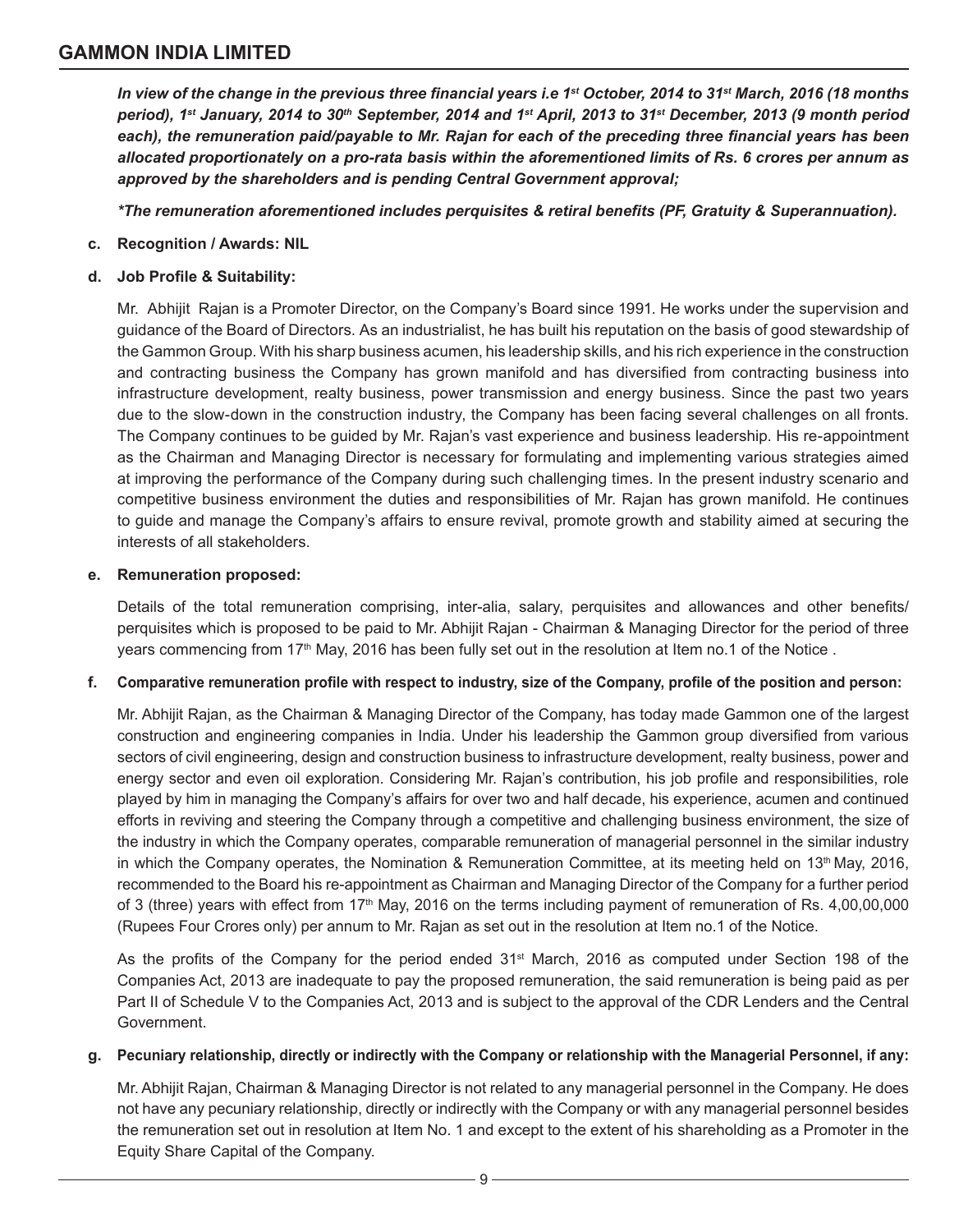## **III. OTHER INFORMATION**

## **1. Company Background**

Gammon India Limited ("GIL" or "the company") incorporated in 1922, is an engineering, procurement and construction company with presence across all sectors of civil engineering, design and construction. It is one of the largest physical infrastructure construction companies in India with a prominent presence across all sectors of civil engineering, design and construction covering transportation engineering (highways, bridges, roads), Power Generation (thermal, hydro, industrial, nuclear energy, cooling towers and chimneys) Transmission and Distribution projects, Environmental engineering, high rise buildings, irrigation, Oil exploration and production, PP projects and real estate development.

## **REASONS FOR INADEQUATE PROFITS :**

The overall slowdown in the construction industry over the past few years has greatly impacted the Company's performance. The construction industry in India continues to be plagued by inadequate capital, slow and delayed projects, sticky receivables, lack of proper dispute resolution mechanism, slow moving or stalled projects, bureaucratic delays in awarding projects, delays in land acquisition, higher working capital cycles, highly leveraged balance sheets, policy indecisiveness of the previous government which has adversely affected the construction industry. Almost all the companies in the construction industry have been affected by the slow-down.

GIL has been continuously growing in the past, but due to elongated recessionary pressures after the slowdown in global and Indian economy post FY 2008, the Company has been experiencing reduction in revenues and negative growth in Net Profit. The Company has made a Profit of Rs. 14.64 crores during the financial year (18 months) period ended 31<sup>st</sup> March, 2016. However the profits are inadequate to pay the proposed remuneration to Mr. Abhijit Rajan.

The major reasons for the inadequate profits are primarily due to delay in receiving payments from clients in respect of completed jobs,thereby resulting in liquidity crisis leading to increased debt and subsequently higher interests costs which have eroded the profits, delays in project execution primarily due to delay in getting approvals from various authorities and non availability of timely finances, slowdown in the construction industry and aggressive bidding resulting in reduced order booking, increase in outstanding receivables due to non settlement of legitimate claims for works completed, decline in revenues and operating margins, delayed and sticky receivables, delays in land acquisition, approval of design etc. by client, scarcity in availability of labour & materials and other operational issues. The working capital cycle of GIL was also stretched due to non-achievement of milestones and elongated recovery of receivables. Also expansion in the overseas operations in the previous years and slowdown in the european economies largely increased the interest burden on the Company.

## **3. STEPS TAKEN TO IMPROVE PERFORMANCE AND PRODUCTIVITY**

The Company has been focusing on realising long pending receivables, arbitration awards, retention moneys. The Company has been successful in recovering certain arbitration claims. The Company is also concentrating on efficient completion and execution of existing projects and has also successfully completed several stalled projects. The receivables from these completed projects is expected to be received in the current financial year. The Company has also been optimizing working capital and establishment costs and is concentrating on faster project execution and priorities have been set with improved systems. The Company is also focusing on reinforcing job selection filters and procedures to ensure positive cash flows and generate quality EBIDTA margins with higher bottom line contribution. Moreover, some prolonged job-related issues are being addressed with speed to close them at the earliest. The Company continues to negotiate with vendors for settlement, improved commercial terms and better credit facility and is in process of arranging additional working capital finance to improve short term liquidity position. The Company is evaluating and exploring various courses of action for raising funds for Company's operations, including options for strategic restructuring. The Company has undertaken several measures for re-structuring the Company's several businesses with a view to attract strategic investors, reduce debt levels, derisk the businesses to make them more sustainable and ensure its growth in the interests of all stakeholders. The Company is also making efforts of disposing of its non-core assets to ensure liquidity in the system.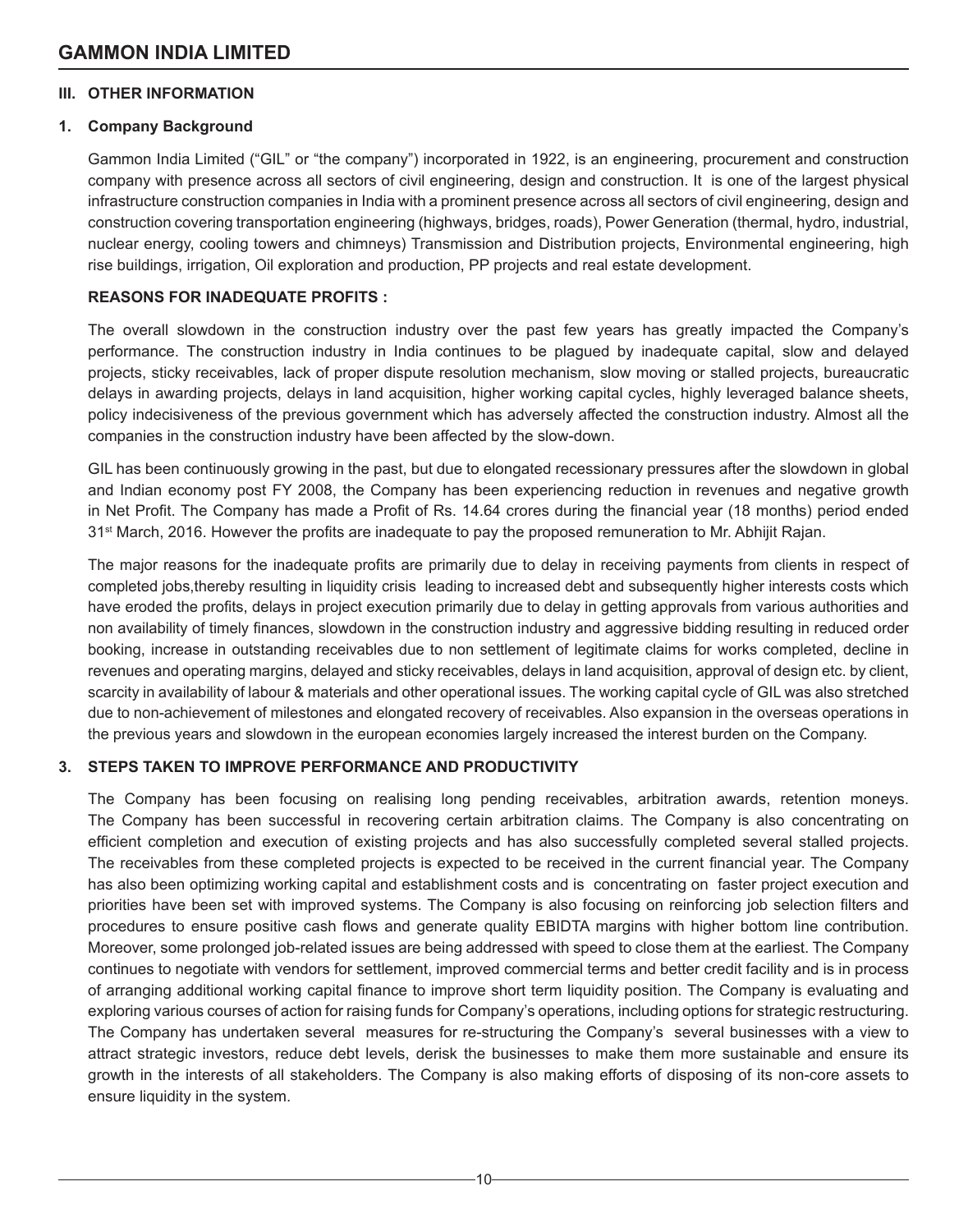### **4. EXPECTED INCREASE IN PRODUCTIVITY AND PROFITS IN MEASURABLE TERMS**;

The Company has outstanding arbitration claims more than Rs.  $5,000$  crores as on 31<sup>st</sup> March, 2016 and is focusing on recovering arbitration claims. The Company also hopes to recover retention moneys currently outstanding with the clients. Recovery of these long outstanding claims and receivables will ease liquidity pressure. Also with the various restructuring exercises presently being undertaken by the Company, the operations will be streamlined. As specified above the Company's performance has been greatly affected by external factors. The Company hopes that the various initiatives taken by the present government in reviving the infrastructure and construction sector will give a boost to the Company's efforts in improving its performance. In our efforts to re-structure the business and its operations the Company's lenders have been extending their support.

### **IV. DISCLOSURES:**

Disclosures required to be made pursuant to clause IV of Part A of Section II of Part II of Schedule V to the Act shall be made in the Directors Report under the heading Corporate Governance to be attached to the financial statements for the period ended 31st March, 2016.

### **Additional information on directors recommended for appointment/reappointment as required under Regulation 36 of the SEBI (Listing Obligations and Disclosure Requirements) Regulations, 2015:**

### **a) A brief resume of the director:**

Brief resume of the Chairman and Managing Director has been given in the explanatory statement above.

### **b) Nature of his expertise in specific functional areas:**

Strategic planning and management in the construction industry.

### **c) Disclosure of relationships between directors inter-se:**

Nil

**d) Names of listed entities (other than Gammon India Limited) in which the person also holds the directorship and the membership of Committees of the Board:**

Directorship - Gammon Infrastructure Projects Limited

Chairperson of Board committees - Nil

Member of Board committees - Nil

### **e) Shareholding of Mr. Rajan in the Company**

8,172,459 equity shares aggregating to 2.21% of the total equity capital of the Company.

No Director, Key Managerial Personnel or their relatives, except Mr. Abhijit Rajan to whom the resolution relates, is interested in or concerned with the resolution.

The Board recommends passing of the Special Resolution at Item No. 1 for approval of the members.

#### **Item No. 2**

Mr. Himanshu Parikh was appointed as an Executive Director by the shareholders by way of a Postal Ballot, results of which were declared on 23<sup>rd</sup> September, 2011, to hold office as such for a period of 3 years effective from 1<sup>st</sup> July, 2011. Subsequently the shareholders in the 90<sup>th</sup> Annual General Meeting held on 25<sup>th</sup> September, 2012 approved payment of revised remuneration of Rs. 16,983,895 for the period 1/7/2011 to 31/3/2012 and Rs. 20,000,002 for the financial year 2012-2013, subject to Central Government approval.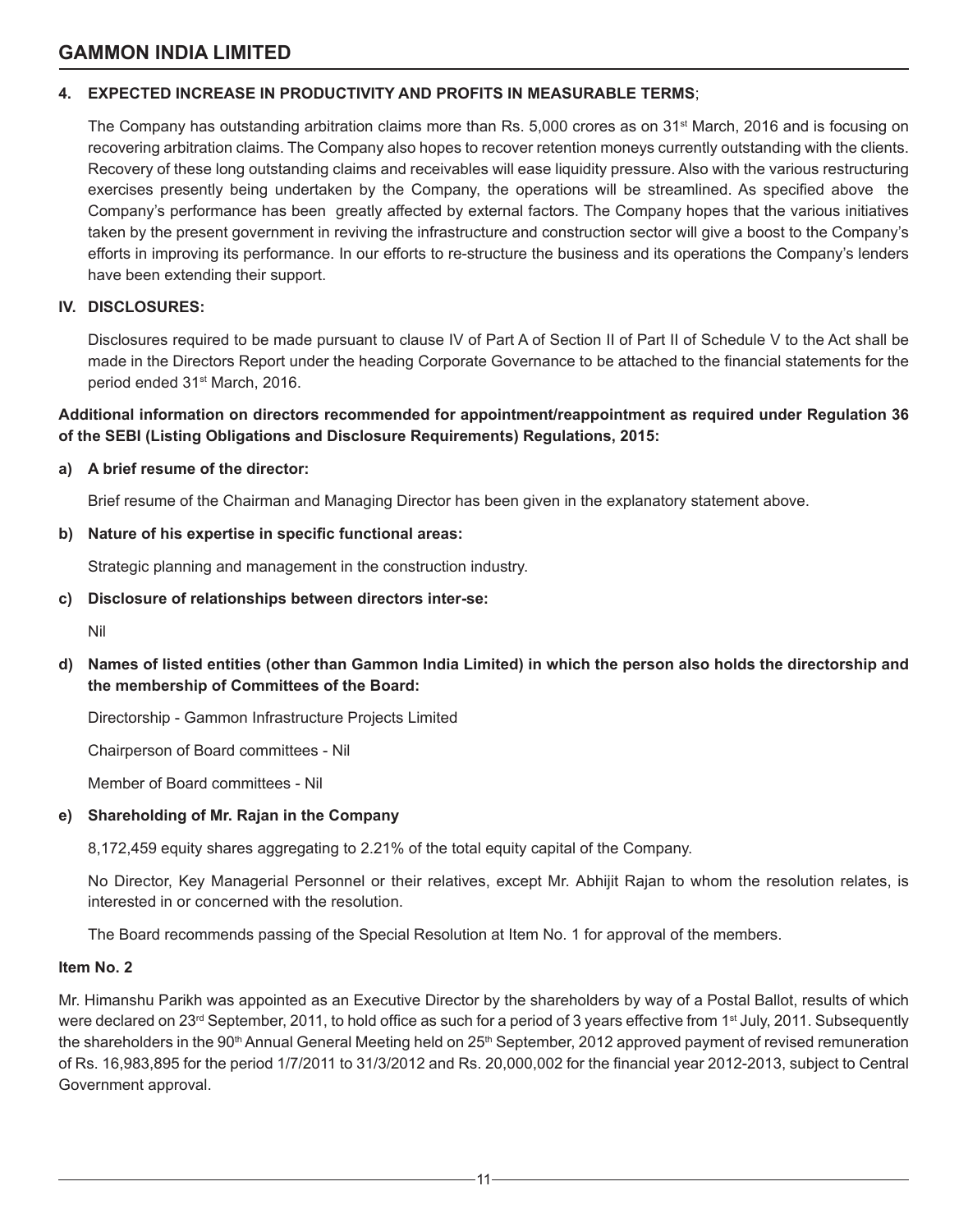Members are hereby informed that the Company has received a Notice dated 5<sup>th</sup> February, 2016 from the Ministry of Corporate Affairs (MCA) for recovery of excess remuneration paid to Mr. Himanshu Parikh, erstwhile Executive Director of the Company for the financial years 2012-13 and 2011-12 as detailed below:-

(Amount in Rs.)

| <b>Financial year</b> | <b>Excess remuneration paid</b> |
|-----------------------|---------------------------------|
| 2012-13               | 34,19,436                       |
| 2011-12               | 25,66,013                       |

Members are further informed that Mr. Himanshu Parikh joined the Company's Board in April, 2000 and since then was re-appointed as Executive Director from time to time. He resigned as a Director of the Company w.e.f 13<sup>th</sup> March 2013.

During his tenure as an Executive Director, Mr. Parikh was instrumental in setting up various systems and procedures in the Company. He was in charge of domestic operations especially strategic functions viz. tendering, marketing, procurement, sub-contracting, work survey section and support function such as accounts, legal, finance. Under his valuable guidance, the company has won various arbitral awards and claims. Considering Mr. Parikh's valuable contributions and role played by him in effective management of various domestic operations of the Company during his tenure as an Executive Director of the Company, the Board of Directors of the Company on recommendation of the Nomination and Remuneration Committee, at their meeting held on 12<sup>th</sup> February 2016, subject to members approval and approval of the Central Government, pursuant to the provisions of Section 197 of the Companies Act, 2013 has proposed to seek waiver of excess remuneration paid to Mr. Himanshu Parikh as set out above.

None of the Directors, Key Managerial Personnel or their relatives are concerned or interested in the aforementioned resolution.

The Board recommends passing of the Special Resolution at Item No. 2 for approval of the members.

**By Order of the Board of Directors For Gammon India Limited**

> **Gita Bade Company Secretary**

*Registered Office: 'Gammon House', Veer Savarkar Marg, Prabhadevi, Mumbai – 400 025.*

*Dated: 17th June, 2016*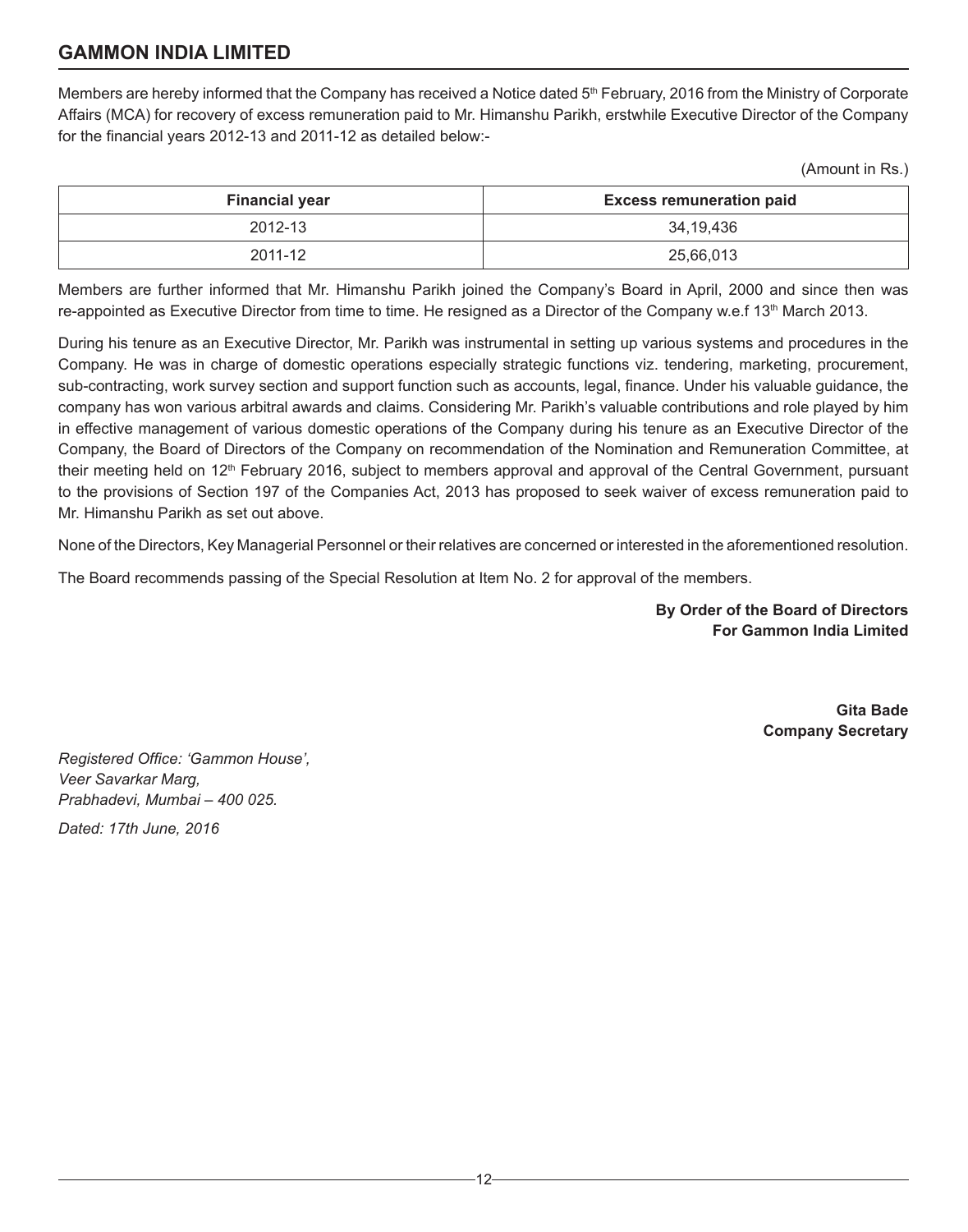

#### **GAMMON INDIA LIMITED CIN: L74999MH1922PLC000997 Registered Office: 'Gammon House', Veer Savarkar Marg, Prabhadevi, Mumbai – 400 025.**

Tel No: 91 – 22 - 6115 3000, Fax No: 91-22-2430 0221 Email: [investors@gammonindia.com,](mailto:investors@gammonindia.com,) Website: [www.gammonindia.com](http://www.gammonindia.com)

#### **POSTAL BALLOT FORM**

: KETAN ANANT AWALEGAONKAR##

Serial No. :

- 1. Name and Registered address of the Sole/first named Shareholder
- 2. Name(s) of Joint holder(s) if any (in : ## block letters)
- 3. Registered Folio No./DP ID No./ Client ID No.\*(\*Applicable to members holding Shares in dematerialized form)
- 4. Number of Shares held : 329

I/We hereby exercise my/our vote in respect of the Special Resolutions to be passed through postal ballot for the businesses stated in the notice by sending my/our assent or dissent to the said resolutions by placing the tick (**√**) mark in the appropriate box below:

: IN30154917879697##

| Sr.<br><b>No</b> | <b>Description of Resolutions</b>                                                                                                                                                                                                                                                                                                                   | No. of<br>shares for<br>which<br>votes cast | to the<br>resolution<br>(FOR) | I/We assent   I/We dissent<br>to the<br>resolution<br>(AGAINST) |
|------------------|-----------------------------------------------------------------------------------------------------------------------------------------------------------------------------------------------------------------------------------------------------------------------------------------------------------------------------------------------------|---------------------------------------------|-------------------------------|-----------------------------------------------------------------|
| 1.               | Special Resolution pursuant to Sections 196,197,198 and<br>203 of the Companies Act, 2013 for re-appointment of Mr.<br>Abhijit Rajan (DIN: 00177173) as Chairman and<br>Managing Director of the Company for a period of three<br>years w.e.f 17 <sup>th</sup> May, 2016 and payment of remuneration.                                               |                                             |                               |                                                                 |
| 2.               | Special Resolution pursuant to Section 197 of the<br>Companies Act, 2013 for waiver of recovery of excess<br>remuneration paid to Mr. Himanshu Parikh (DIN:<br>00760181), erstwhile Whole-time Director during the year<br>$1^{st}$ April, 2011 to 31 <sup>st</sup> March, 2012 and 1 <sup>st</sup> April, 2012 to<br>31 <sup>st</sup> March, 2013. |                                             |                               |                                                                 |

Place:

Date: Signature of the Member Contract of the Member Contract of the Member Contract of the Member Contract of the Member

Notes:

- i) If you opt to cast your vote by e-voting, there is no need to fill up and sign this form.
- ii) Last date for receipt of Postal Ballot Form is 9<sup>th</sup> August, 2016.

iii) Please read the instructions printed overleaf carefully before casting your vote

-----------------------------------------------------------------------------------------------------------------------------

 $\mathcal{L}_\mathcal{L}$  , which is a set of the set of the set of the set of the set of the set of the set of the set of the set of the set of the set of the set of the set of the set of the set of the set of the set of the set of

#### **ELECTRONIC VOTING PARTICULARS**

| <b>EVSN</b><br>(Electronic Voting Sequence Number) | <b>USER ID</b> | *Default PAN |
|----------------------------------------------------|----------------|--------------|
| 160706006                                          |                |              |

\*Only Members who have not updated their PAN with the Company / Depository Participant shall use default PAN in the Pan field.